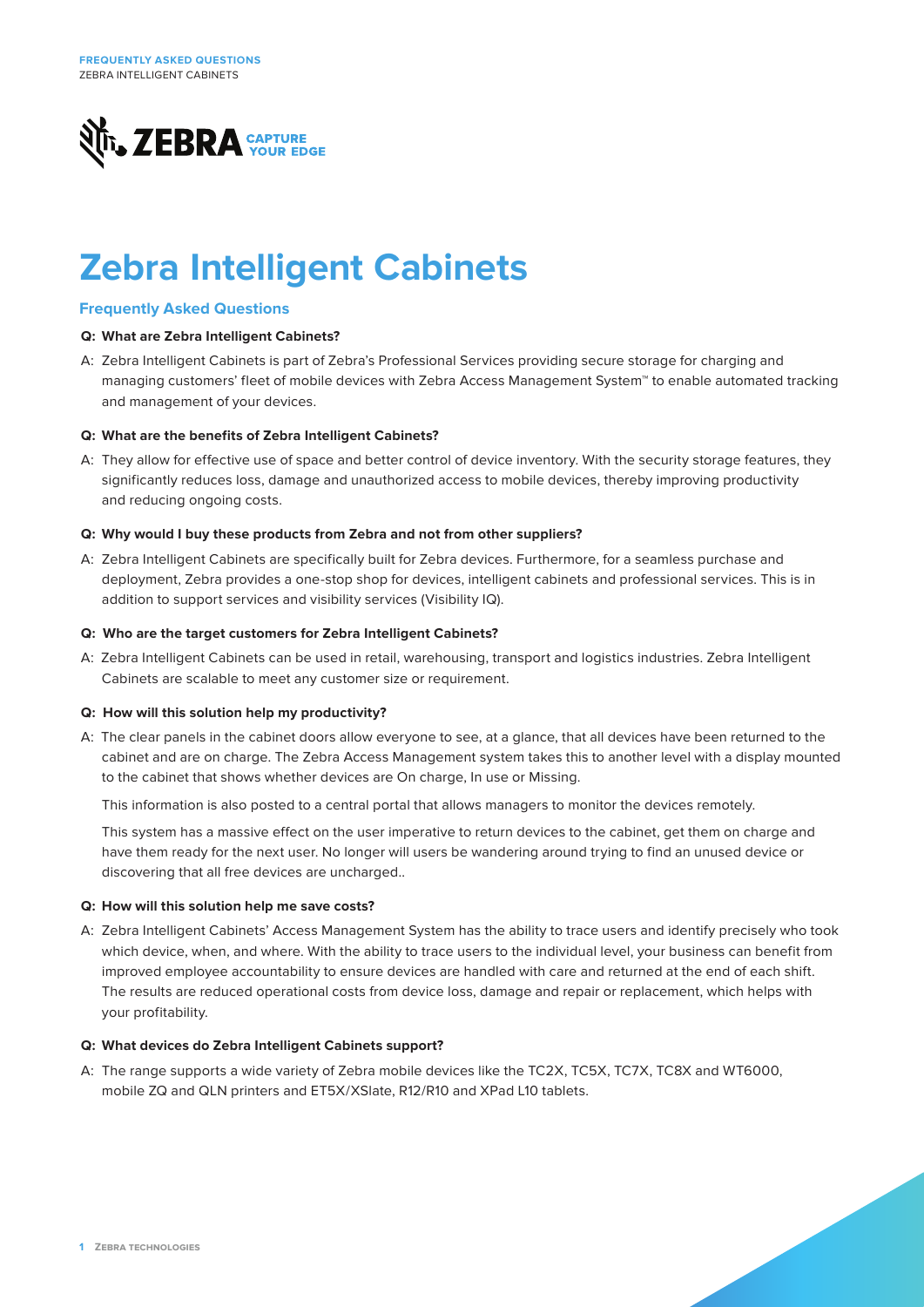# **Q: What sizes do the cabinets come in?**

A: We have three sizes and configurations, ranging from 20 devices up to 50, with a modular approach to fit various product types. Please see model types and sizes below.



| <b>Features</b>   | <b>Small</b>                        | <b>Midi</b>                            | <b>X-Large</b>                         |
|-------------------|-------------------------------------|----------------------------------------|----------------------------------------|
| <b>Dimensions</b> | $1012 \times 700 \times 437$ mm     | $1312 \times 700 \times 437$ mm        | 1912 x 700 x 437 mm                    |
| (HxWxD)           | $3'3.8" \times 2'3.5" \times 17.2"$ | $4'3.6'' \times 2'3.5'' \times 17.2''$ | $6'3.3'' \times 2'3.5'' \times 17.2''$ |

## **Q: What is the delivery lead time?**

A: 2-3 weeks from order receipt for Standard Portfolio.

# **Q: What if I want something different to what is in the standard portfolio?**

A: Should customization be required for your environment, please discuss this with your Account Manager to arrange a custom quote.

# **Q: Can I use multiple types of devices in my cabinets?**

A: Yes. Zebra Intelligent Cabinets can be configured to store and charge different types of compatible Zebra devices within them.

## **Q: How many devices can each Zebra Intelligent Cabinet hold?**

A: With our modular approach, we can provide flexible sizing to meet your requirements. Depending on the model and whether different types of Zebra devices are used in a Zebra Intelligent Cabinet, the total number of devices ranges from 20-50 devices per cabinet.

## **Q: What support is available?**

A: Our range comes with a full 12-month warranty on all hardware, and for the Zebra Access Management System™ we can offer 3 or 5 years of remote technical and software maintenance programs. To ensure successful adoption by users, we offer multi-media learning packages. Additional regional Professional Services can be quoted for on-site and customer specific SLA/KPI's.

## **Q: Can I use non-Zebra devices in Zebra Intelligent Cabinets?**

A: Zebra Intelligent Cabinets are specially designed for Zebra devices only.